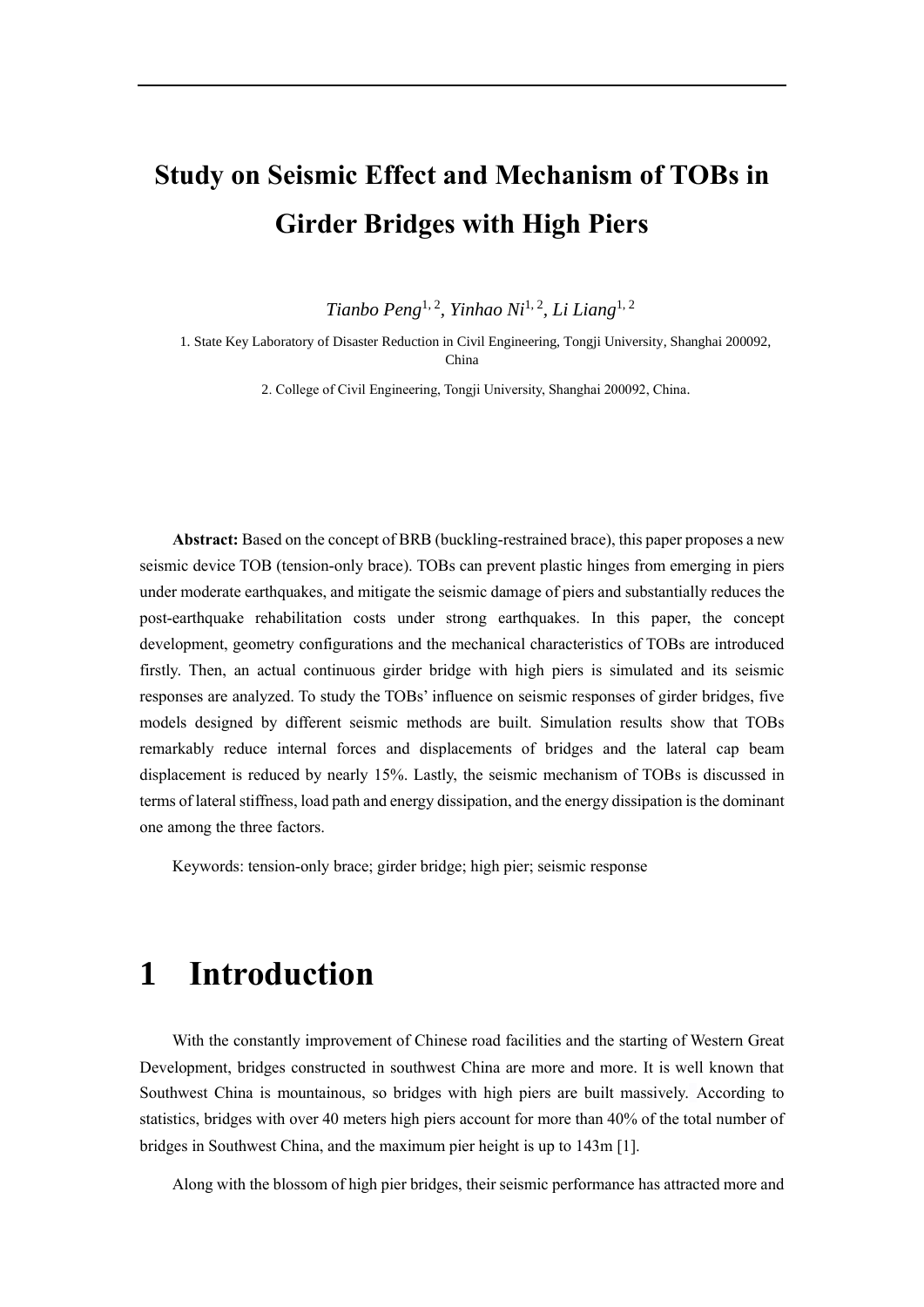more attention because of the high probability of earthquakes in Southwest China. Once bridges with high piers get damaged or even collapsed during earthquakes, the direct financial loss is several times than common bridge[s\[2\].](#page-14-1) And due to the undeveloped transportation network, alternative traffic line is rare, which hampers the rescue after earthquakes and leads to an awful secondary disaster.

Recent research on seismic methods of bridges with high piers is insufficient. High piers are very massive and can even be heavier than the superstructure, and therefore a high pier has quite different mass distribution from a short pier. Unlike seismic responses of short pier bridges, seismic responses of high pier bridges are dominated by higher mode shapes other than lower mode shapes. Therefore, it's hard to simplify seismic responses of high pier bridges under earthquakes. According to the Chinese specification *Guidelines for Seismic Design of Highway Bridges,* high pier bridges with over 30 meters high piers are classified as irregular bridges, which means a special investigation on seismic capacity is needed [\[3\].](#page-14-2) There are two frequently used seismic design methods for common bridges: the seismic isolation design method and ductility design method. The seismic isolation design method usually extends the natural vibration period to reduce the energy input of earthquake and dissipate earthquake energy through seismic isolation devices. Chinese seismic specifications suggest bridge structures with a long natural period are not suitable for seismic isolation design. Usually, high pier bridges belong to flexible structures, which have a long natural vibration period. Therefore, the seismic isolation design method has few applications in bridges with high piers. On the other hand, the ductility design method is popular for seismic designs of high pier bridges. However, high pier bridges under the ductility design method may suffer seismic damage unavoidably, and post-earthquake rehabilitation is much harder in such mountainous areas.

In view of the problem above, this paper proposes a new seismic device, TOB (tension-only brace) based on the concept of BRB (buckling-restrained brace). BRBs can provide lateral constraints for steel core through a concrete casing, preventing the buckling under axial compression. It is proved that BRBs can dissipate energy under earthquakes, which means it can be used for seismic purpose [4~13]. BRBs have been used in Japan and USA since about 199[0 \[14\].](#page-15-0) Until now, BRBs are applied mostly in building structures, while less in bridge structures and none in high pier bridges [\[16\].](#page-15-1) For high pier bridges, very long BRBs are needed, which may cause the instability problem. Based on the concept of BRB, a new seismic device TOB is invented for seismic purpose of high pier bridges. In the following sections, the configuration and mechanic behaviors of TOBs are introduced firstly. Then a numerical analysis is conducted for a high pier bridge under transverse earthquakes. Differences between traditional seismic systems and systems with TOBs are studied. At last, the mechanism of seismic response reduction by TOBs is discussed. This paper establishes a sound foundation for further application of TOBs.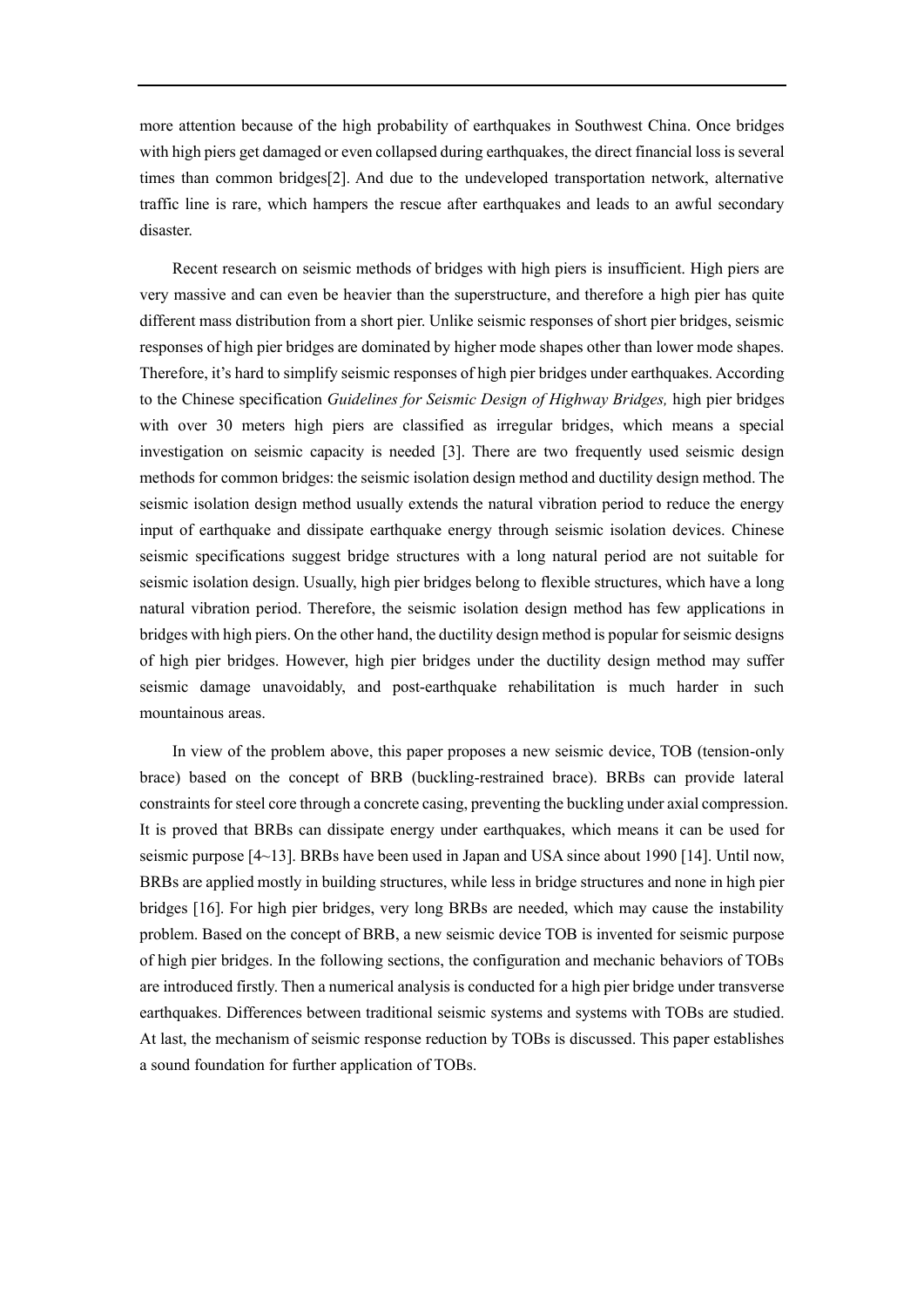## **2 Concept development of TOBs**

To avoid lateral buckling under uniaxial loading, BRB introduces a concrete casing. This casing confines the lateral deformation of the steel core in BRBs. Therefore, BRBs won't buckle and are able to yield under compressive loading. Because of the feature of yielding under both tensile and compressive loading, BRBs have the ability to deform back and forth and the loaddisplacement relation curves of BRBs usually consist of some hysteretic loops, which means the energy is dissipated. Therefore, BRBs can be used as additional dampers in structures to dissipate the seismic energy [19-21].

The length of BRB used in buildings is usually less than 10 meters, which is not enough to satisfy the need of bridges especially high pier bridges. Moreover, for a BRB with a length of more than 100 meters, the dead weight of concrete casing will be tremendous, which makes the application of BRBs in bridge structures not practical. This is the main reason why BRBs almost have no applications in high pier bridges.

To address the problem, a tension-only brace (TOB) is proposed. TOBs have a similar mechanical behaviors to BRBs under tensile loading, but turns to a zero-stiffness member to avoid buckling when subjected to compressive loading. This feature prevents TOBs from local buckling and overall buckling under compressive loading. Without the possibility of buckling, TOBs can be designed long enough theoretically and used for high pier bridges.

When used in engineering practice, TOBs can be linked between cap beams and bearing platforms. A TOB is usually hinged at both ends and contains a damper, which consists of a hydraulic rod, a piston, a cylinder, a check valve, a differential pressure valve and two tubes as shown in [Figure 2.1.](#page-3-0) One end of the hydraulic rod is connected with the shaft of the TOB, and the other one is connected with a piston inserted into the cylinder. The piston divides the cylinder into two chambers. Two tubes are used outside the cylinder to join the two chambers. A check valve is installed between the two chambers with one tube, and a differential pressure valve is installed between the two chambers with the other tube. The check valve permits flowing in one direction only, such as from the right chamber to the left one as shown.

When the TOB is in tension, the hydraulic rod goes outwards, and the left chamber becomes smaller in volume while the right one becomes larger contributing to the tendency that hydraulic oil flows from the left chamber to the right. However, the check valve stops the oil flow in this direction, resulting in the pressure difference between the two sides of the piston. The pressure difference brings the restoring force of the TOB. When the pressure difference reaches differential pressure valve's threshold value, the differential pressure valve switch is turned on to preventing the growing pressure. The piston would move with a constant tensile load and a certain energy would be dissipated.

When the TOB is in compression, the hydraulic rod goes inwards, and the check valve permits the oil flow from right chamber to the left one smoothly. Thus, there is no pressure difference on the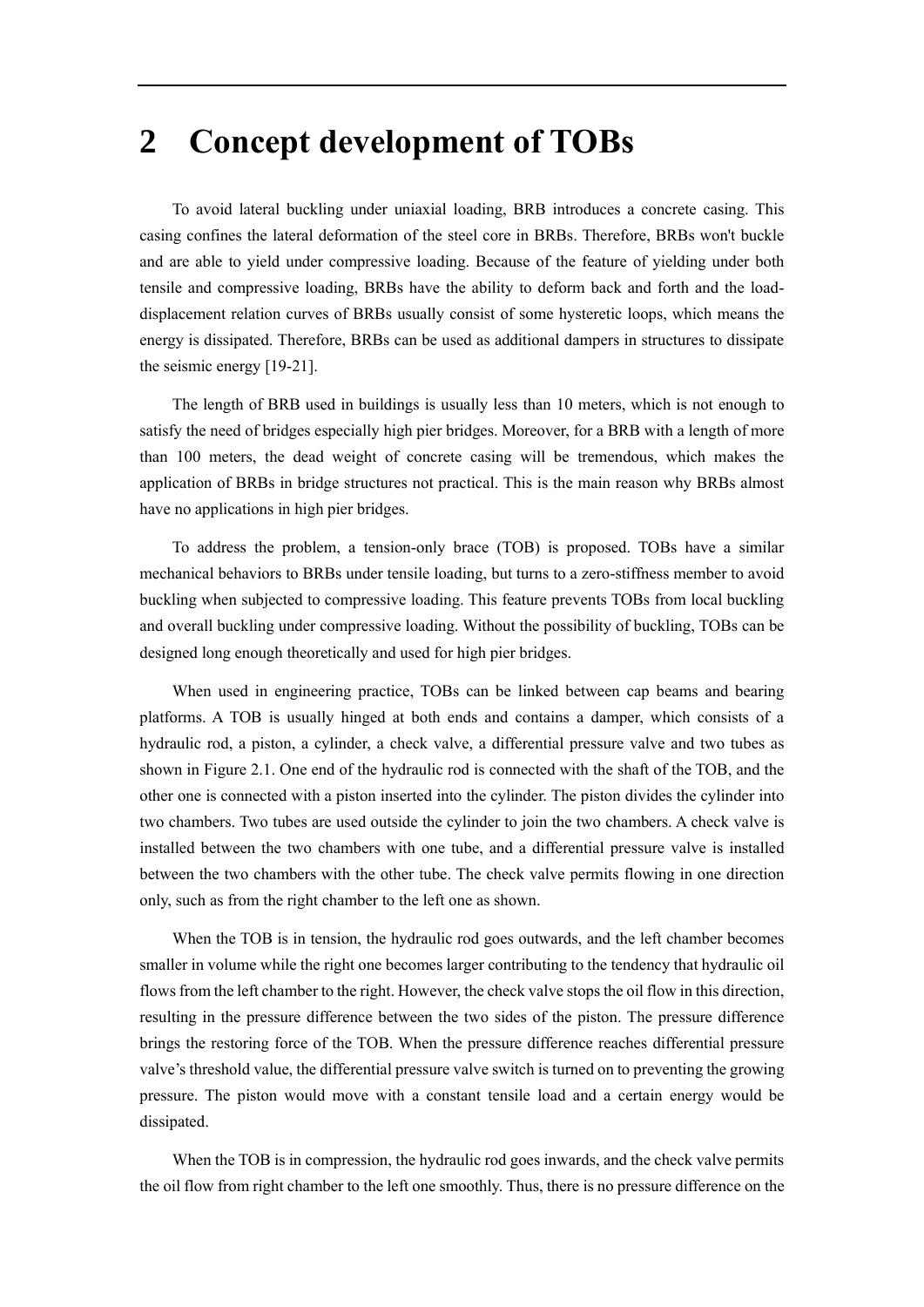piston and the piston would move without a compressive load or with a very small compressive load.

According to the description above, the constitutive model of restoring force of a TOB is shown i[n Figure 2.2.](#page-4-0) Under tensile loading, the restoring force is directly proportional to the tensile deformation until the yield strength. The yield strength depends on the differential pressure valve and the area of the piston. The restoring force will not increase after yielding. Under compression loading, the restoring force is close to zero no matter how much the compression deformation is. Different from traditional dampers, hysteretic loops of a TOB only exist in the half region where the restoring force is tensile.



<span id="page-3-0"></span>Figure 2.1 An illustration of a TOB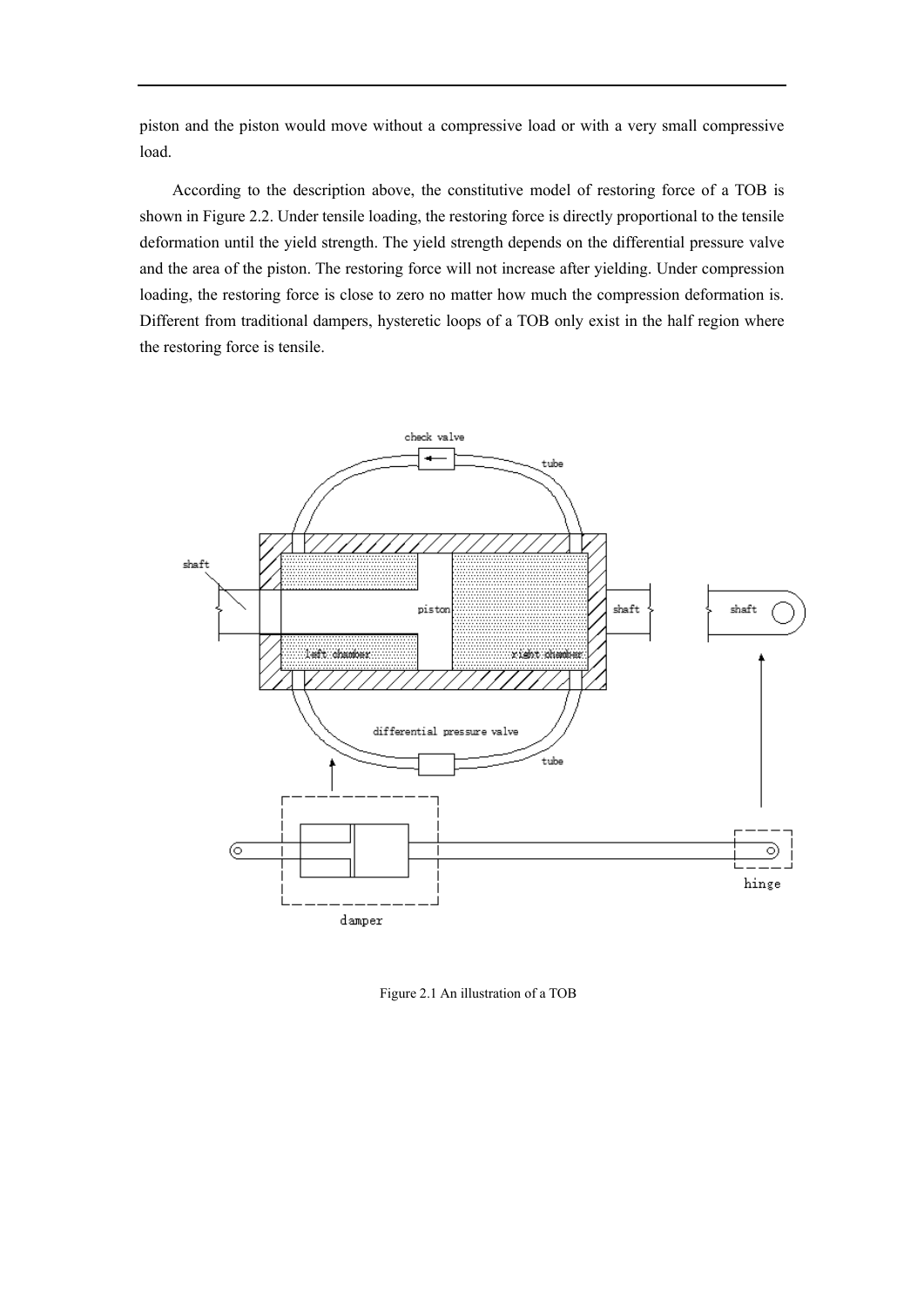

Figure 2.2 The constitutive model of the damper of a TOB

# <span id="page-4-0"></span>**3 Numerical Simulation Analysis**

### 3.1 Background Project

The example is a four-span simply supported bridge with a uniform girder. There are 4 beams in each span, and each beam weighs 200 tons respectively. The pier is composed of the cap beam, columns and the bearing platform. The cap beam's cross section is approximately a  $2.2m \times 2.4m$ rectangle. Moreover, below the cap beam are two circular columns with a diameter of 2.0m and a height of 45m. The distance between columns is 7.05m. The materials of the cap beam and columns are both C30 concrete. The bearing platform can be thought as a  $11.6 \text{m} \times 6.0 \text{m} \times 2.5 \text{m}$  cuboid. Rebars in columns are extended and inserted into the bearing platform and the cap beam. Six piles are designed below the bearing platform and the diameter and the length of each pile are 1.8m and 24m. The proportionality coefficient of soil is 30000kN/m<sup>4</sup>.

SAP2000, a software developed by Berkeley is used to compute the seismic response. The cap beam and columns can be simulated using frame elements. Suppose the cap beam keeps elastic while plastic hinges may appear at ends of columns during earthquakes. The moment-rotation curve is considered as a bilinear constitutive relation. In addition, the yield bending moment is calculated from the stress-strain curve of confined concrete proposed by Mander [\[22\].](#page-15-2) In view of the time consumption of nonlinear analysis, the girder is regarded as a rigid body and the mass value will be lumped on the top of the pier. The bearing platform is simulated as a rigid body. Six-degree springs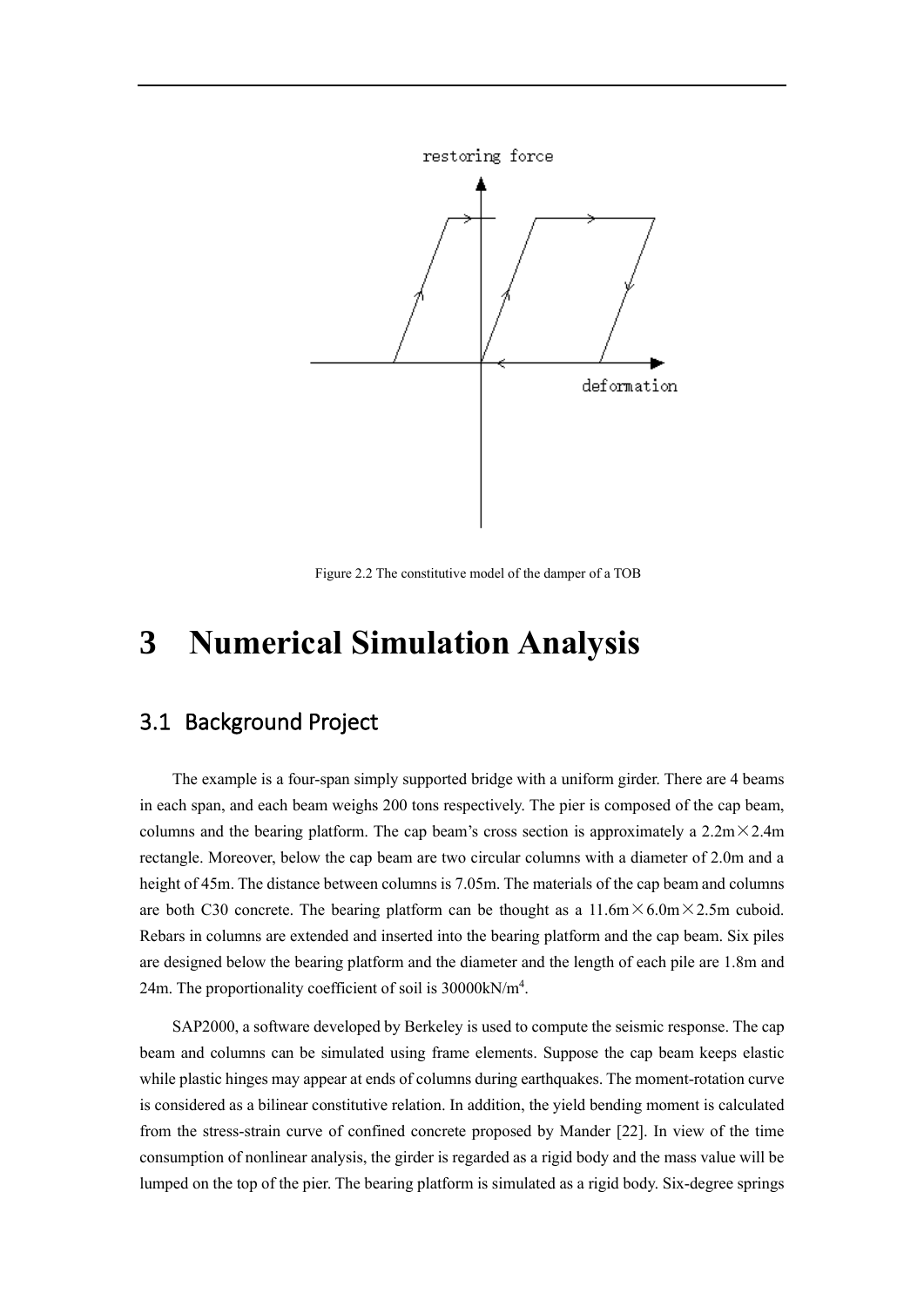will be applied below the bearing platform to simulate the pile-soil interaction. The stiffness of soil springs is determined by "m-method". TOBs are simulated by a multilinear plastic link element in kinematic hysteresis theory [\[23\]\[23\].](#page-15-3)



Figure 3.1 the Geometry of the pier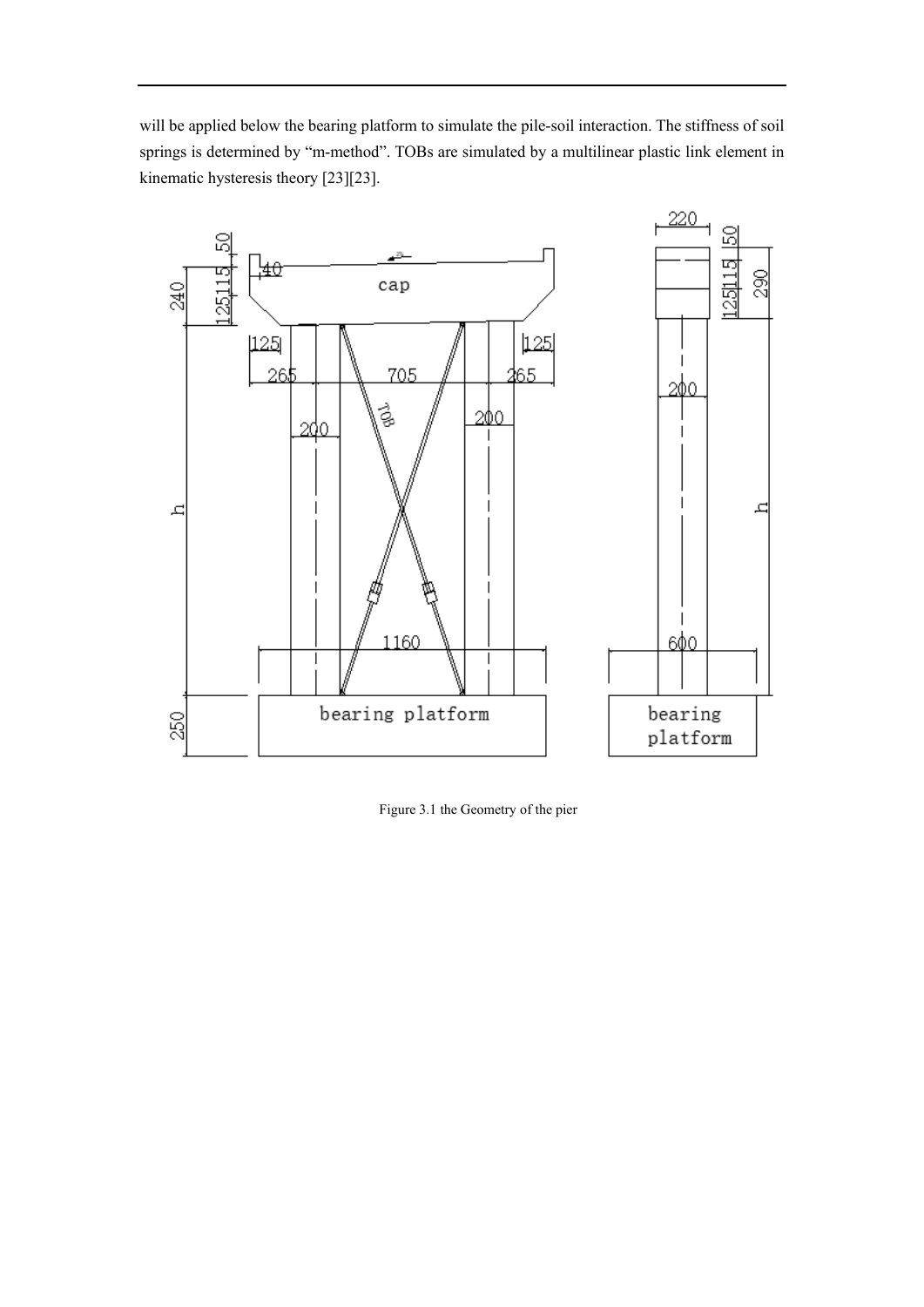

Figure 3.2 the moment-rotation curve for plastic hinges

## 3.2 Ground Motion Input

Artificial seismic waves fitting response spectra in the Chinese seismic specification are chosen as input ground motions . The peak acceleration of basis ground motion at the bridge site is 0.15g, the soil conditions belong to site class II, the characteristic period is 0.45s and the seismic fortification criterion is class B. According to *Guidelines for Seismic Design of Highway Bridges*, 14 horizontal acceleration waves under E1 and E2 earthquake actions are generated. The first 7 waves stand for E1 earthquake action whose return period is 50 years. Their peak accelerations are about 75gal. The last 7 waves stand for E2 earthquake action whose return period is 475 years. Their peak accelerations are about 250gal. [Figure 3.](#page-7-0) shows the comparison between response spectra of artificial waves and target response spectra, and the 14 waves are shown in [Figure 3..](#page-7-0)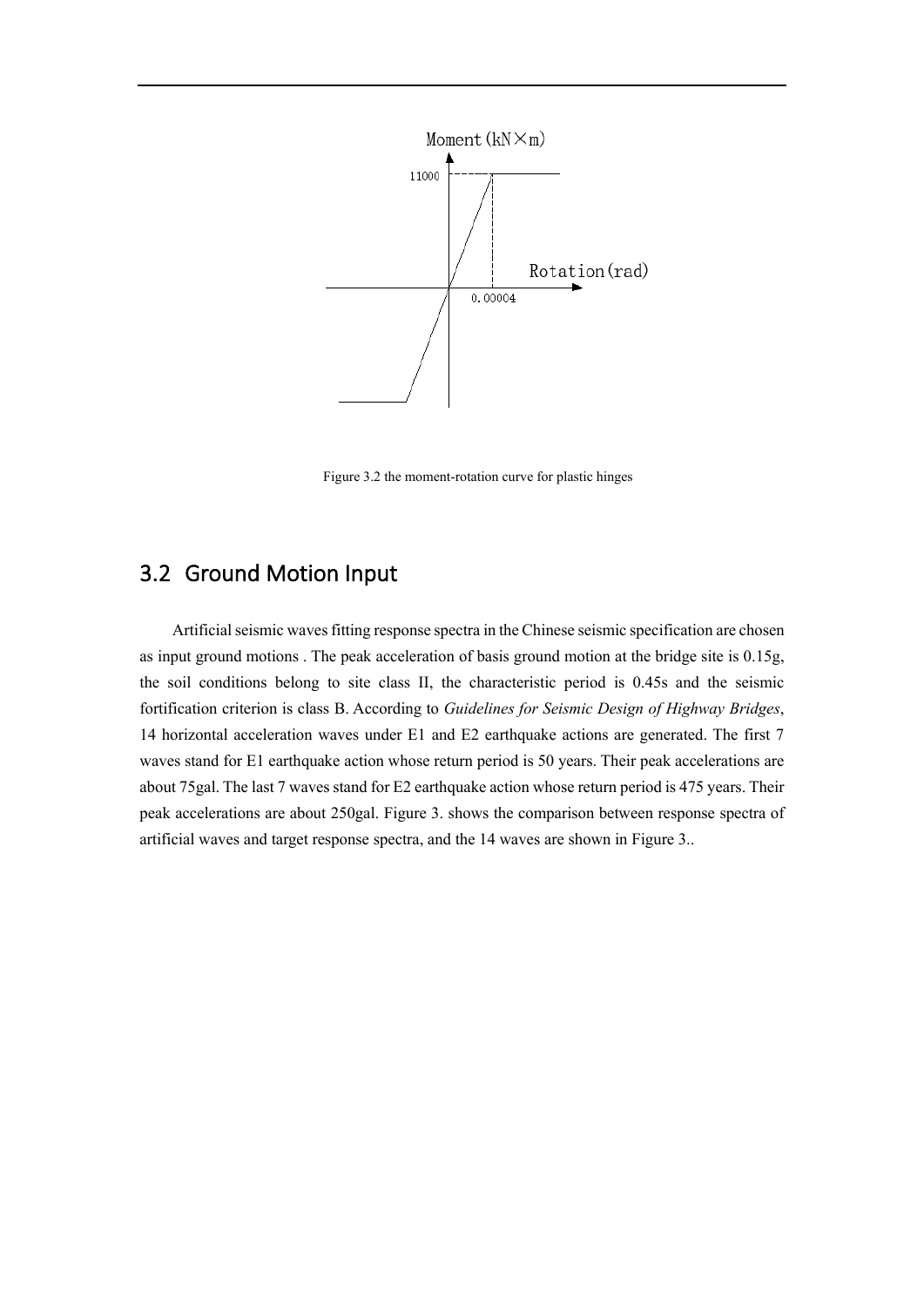

Figure 3.3 the comparison between response spectra of artificial waves and target response spectra

<span id="page-7-0"></span>

Figure 3.4 the 14 artificial earthquake waves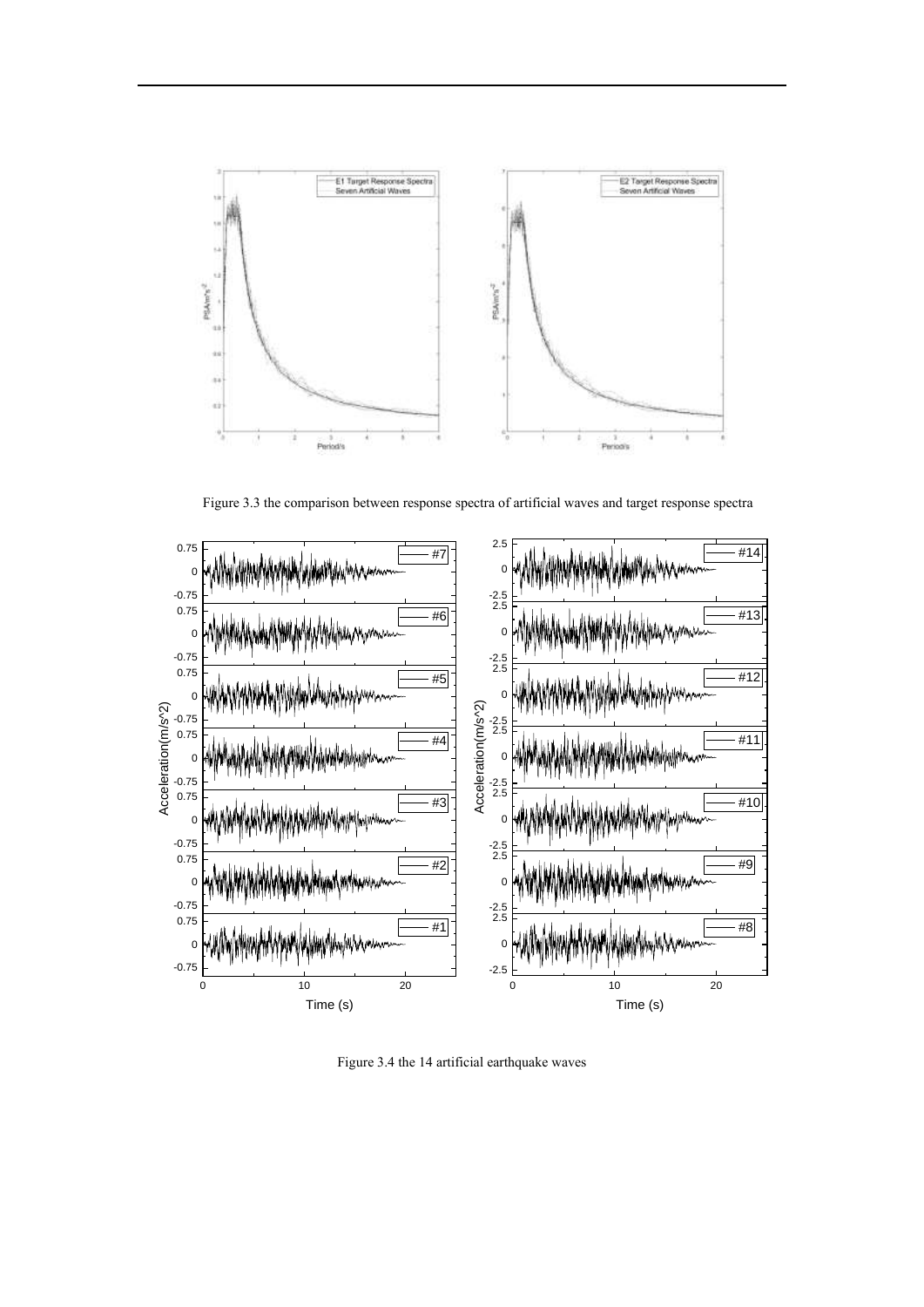## 3.3 Five Analysis Models

To compare the ductility design method and seismic isolation seismic design method in high pier bridges, three different models are built:

Model A: This model stands for linear elastic pier model which means bending strength of piers are infinite and piers are always elastic during earthquakes. The girder and the cap beam are linked by fixed constraints. This model is only for contrast purpose.

Model B: This model stands for ductile pier model which means plastic hinges may appear at the columns' ends during earthquakes. The girder and the cap beam are linked by fixed constraints. This model corresponds to a bridge designed by the ductility design method.

Model C: In this model the bending strength of piers is supposed to be infinite and keep elastic during earthquakes. The girder and the cap beam are linked by lead rubber bearing whose type is  $670 \text{mm} \times 670 \text{mm} \times 217 \text{mm}$  rectangular. The pre-yield stiffness, yield strength and the post-yield stiffness of this bearing are 10800kN/m, 216kN and 1700kN/m, respectively. This model corresponds to a bridge designed by the seismic isolation design method.

To study TOBs' influence on the seismic responses of the bridges, another two models are built:

Model D: Based on Model B, two TOBs are installed across each other between the cap beam and the bearing platform.

Model E: Based on Model C, two TOBs are installed across each other between the cap beam and the bearing platform.

In Model D and Model E, the pre-yield stiffness and yield strength of the TOB are 40000kN/m and 650kN, respectively.

Fourteen analysis cases corresponding to 14 artificial waves are set up in each model. The input direction of earthquake is transverse, and damping ratio is set to be 5%.

# **4 Seismic Effect and Mechanism Analysis of TOBs**

Based on the seismic damage investigation of high pier bridges, the bending moment, shear force, rotation at the columns' ends, the lateral displacement of the cap beam are chosen as the key responses to represent the seismic performance of the bridge structure. The mean values of 7 maximum values of these key responses during 7 artificial waves are list in

[Table 4.1.](#page-9-0) The following conclusions can be drawn: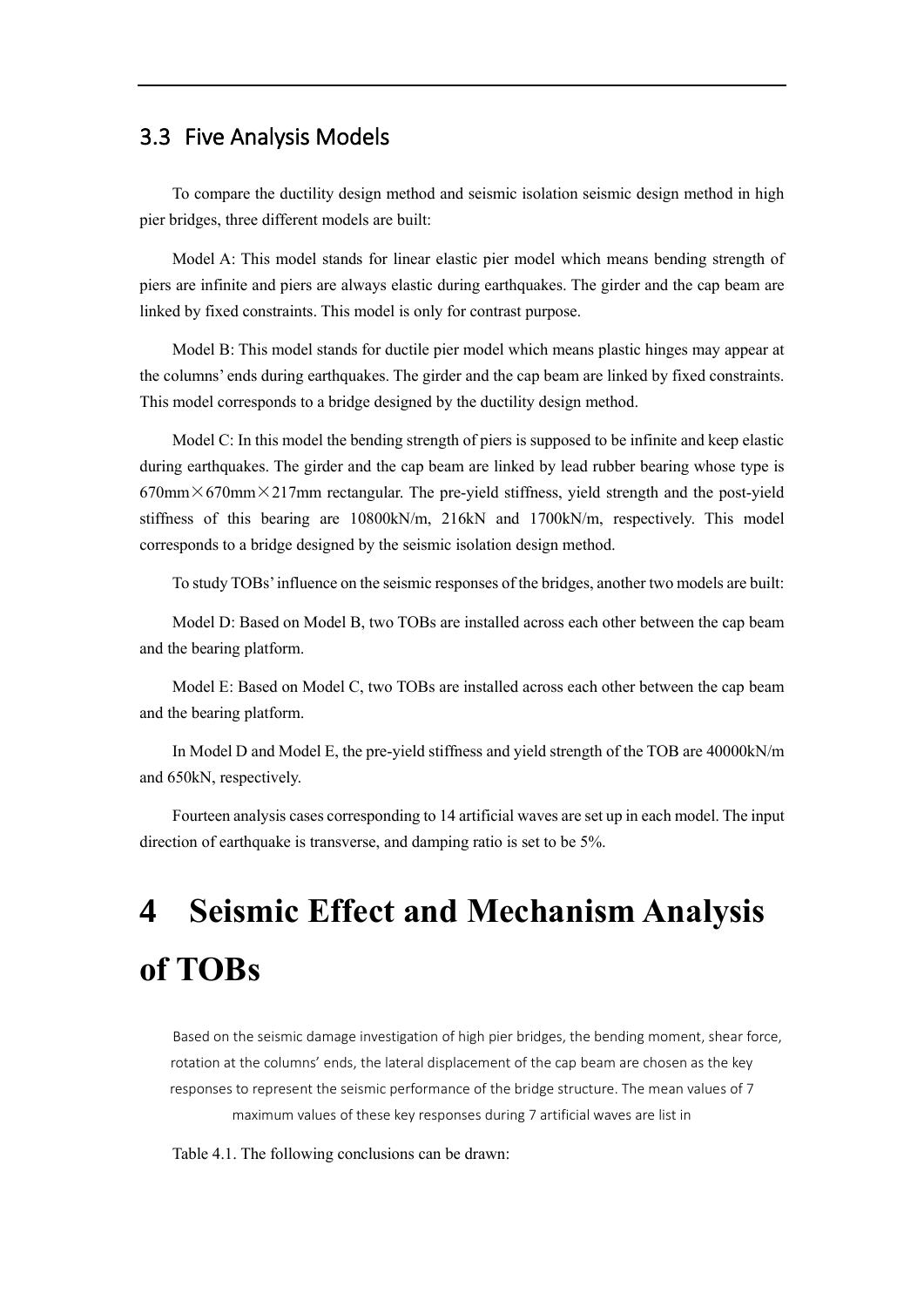According to the comparison between Model A and Model B, the seismic responses under E1 earthquake actions are the same because the bridge does not yield. Under E2 earthquake actions, plastic hinges may appear at columns' ends. Therefore, the bending moment and shear force at the columns' ends decrease a lot, the displacement decreases a little, although the rotation at the columns' ends increases almost twofold.

According to the comparison between Model A and Model C, it's easy to find that seismic isolation bearings cannot greatly reduce seismic responses of high pier bridges. Under E2 earthquake actions, the lateral displacement of the cap beam, rotation, bending moment and shear force at columns' ends decrease by 7.8%、90.9%、9.0%、8.2%. In other words, isolating super structure by seismic isolation bearings has little effect on seismic responses of high pier bridges. Generally, seismic isolation bearings can isolate the superstructure from the pier and reduce the inertia force transferred from the superstructure to the pier. However, for high piers, the internal force at columns' bottoms mostly results from the high pier itself. So isolating superstructure is not an efficient way to reduce the seismic responses of high pier bridges. Moreover, this agrees with the dominant view that seismic isolation bearings are not suitable for seismic performance of high pier bridges [\[24\].](#page-15-4)

According to the comparison between Model B and Model D, TOBs dramatically reduce the seismic responses of high pier bridges with ductility design method under both E1 and E2 earthquake actions. The reductions of the lateral cap beam displacement, rotation, bending moment and shear force at columns' ends are 13%, 14%, 14% and 15% under E1 earthquake actions. In addition, they are 15%, 56%, 0.2% and 6.5% under E2 earthquake actions. The E2 earthquake actions are so intense that TOBs cannot prevent the pier from yielding. The bending moments in Model B and Model D under E2 earthquake actions both reach the yielding strength 11000kNm. In addition, the bending moment nearly remains unchanged after yielding. Therefore, the bending moments and shear force at columns' bottoms change slightly. However, TOBs reduce the deformation of high pier bridges greatly under earthquakes, especially under E2 earthquake actions. The reduction of rotation at columns' bottoms is up to 52%. It means TOBs are reliable for the seismic purpose of high pier bridges with the ductility design method. TOBs can reduce the deformation of high pier bridges largely and mitigate the damage in high pier bridges efficiently.

According to the comparison between Model C and Model E, TOBs can reduce the seismic responses of high pier bridges under both E1 and E2 earthquake actions to a certain extent. The reductions of the lateral cap beam displacement, rotation, bending moment and shear force at columns' bottoms are 12%, 14%, 14% and 12% under E1 earthquake actions. In addition, they are 19%, 19%, 19% and 14% under E2 earthquake actions. It means TOBs can reduce both internal forces and deformations to a certain extent for high pier bridges with the seismic isolation design method.

<span id="page-9-0"></span>Table 4.1 Key responses under E1 and E2 earthquake actions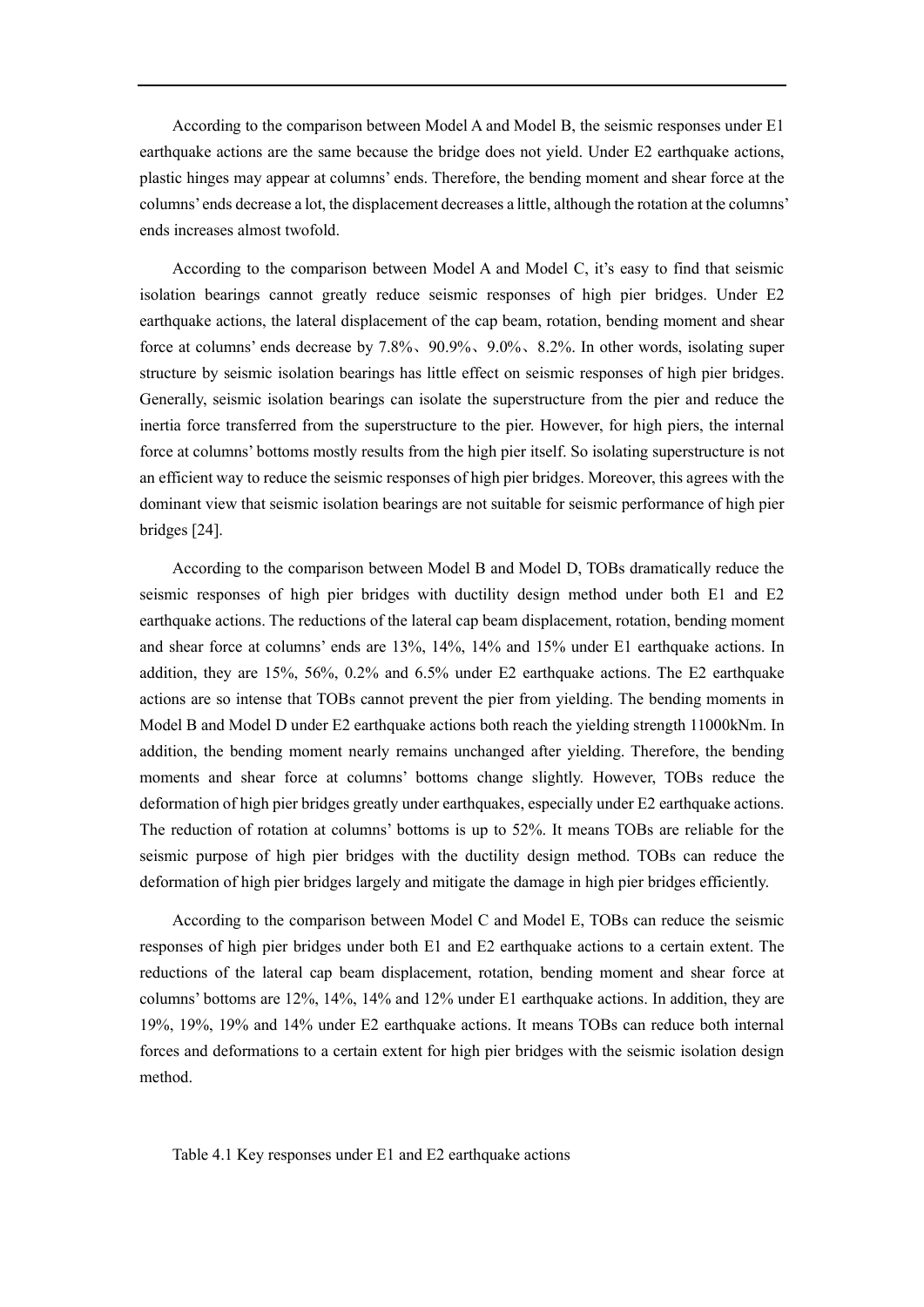|               | Displacement of the cap beam |        | Rotation/rad |            | <b>Bending Moment</b> |       | Shear force |     |
|---------------|------------------------------|--------|--------------|------------|-----------------------|-------|-------------|-----|
| Model         |                              | /m     |              |            | $/kN*m$               |       | /kN         |     |
|               | E1                           | E2     | E1           | E2         | E1                    | E2    | E1          | E2  |
| A             | 0.0621                       | 0.2108 | 1.78E-05     | $6.06E-04$ | 4832                  | 16414 | 258         | 877 |
| B             | 0.0621                       | 0.1985 | 1.78E-05     | 1.60E-03   | 4832                  | 11050 | 258         | 724 |
| $\mathcal{C}$ | 0.0596                       | 0.1944 | 1.67E-05     | 5.51E-05   | 4515                  | 14933 | 244         | 805 |
| D             | 0.0540                       | 0.1687 | 1.53E-05     | 7.07E-04   | 4145                  | 11030 | 220         | 677 |
| E             | 0.0524                       | 0.1571 | 1.43E-05     | 4.48E-05   | 3889                  | 12139 | 214         | 696 |

The mechanism of TOBs' seismic effect can be discussed in the following three aspects:

Firstly, the TOB has a certain axial tensile stiffness, and can increase the total lateral stiffness of the bridge structure. Then the natural vibration period of the bridge decreases accordingly. The fundamental period of most high pier bridges is located in the descending part of the response spectra. The decrease of the natural vibration period may result in the increase of input energy under earthquakes. Comparing the PSD (power spectral density) of the lateral cap beam displacements in Model B and Model D as shown in [Figure 4.1,](#page-11-0) the frequency corresponding to the maximum PSD grows higher after the introduction of TOBs. The lateral stiffness contributed by TOBs is related to their axial tensile stiffnesses and horizontal angles. However, compared to the lateral stiffness of piers, the lateral stiffness contributed by TOBs is relatively small. Besides, TOBs' axial stiffness changes to zero under compressive loading. So the change of the total lateral stiffness is not the main reason to reduce seismic responses.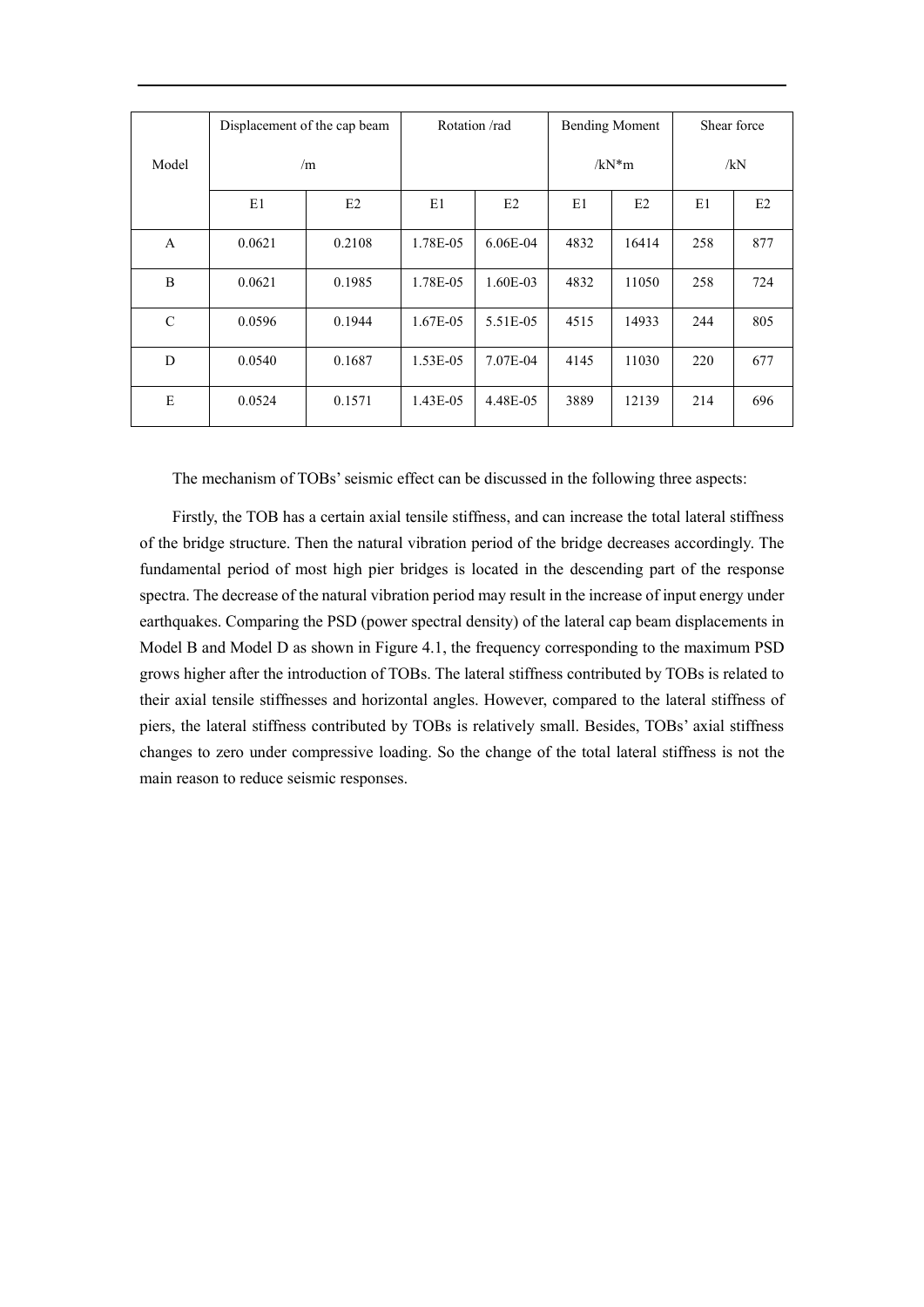

Figure 4.1 the PSD of the lateral cap beam displacement(under artificial wave 14)

<span id="page-11-0"></span>Secondly, the introduction of TOBs can change the load path of the inertia force of girders. Without TOBs, the inertia force of girders is transferred to the foundation through bearings, the cap beam and columns in sequence. The introduction of TOB separates the inertia force on columns into two parts. The first part is still transferred through columns while the second one is transferred through TOBs. As a consequence, the internal force and deformation of piers are reduced. However because of the relatively smaller TOBs' axial stiffness compared with the lateral stiffness of piers, the seismic effect of changing load path is very limited.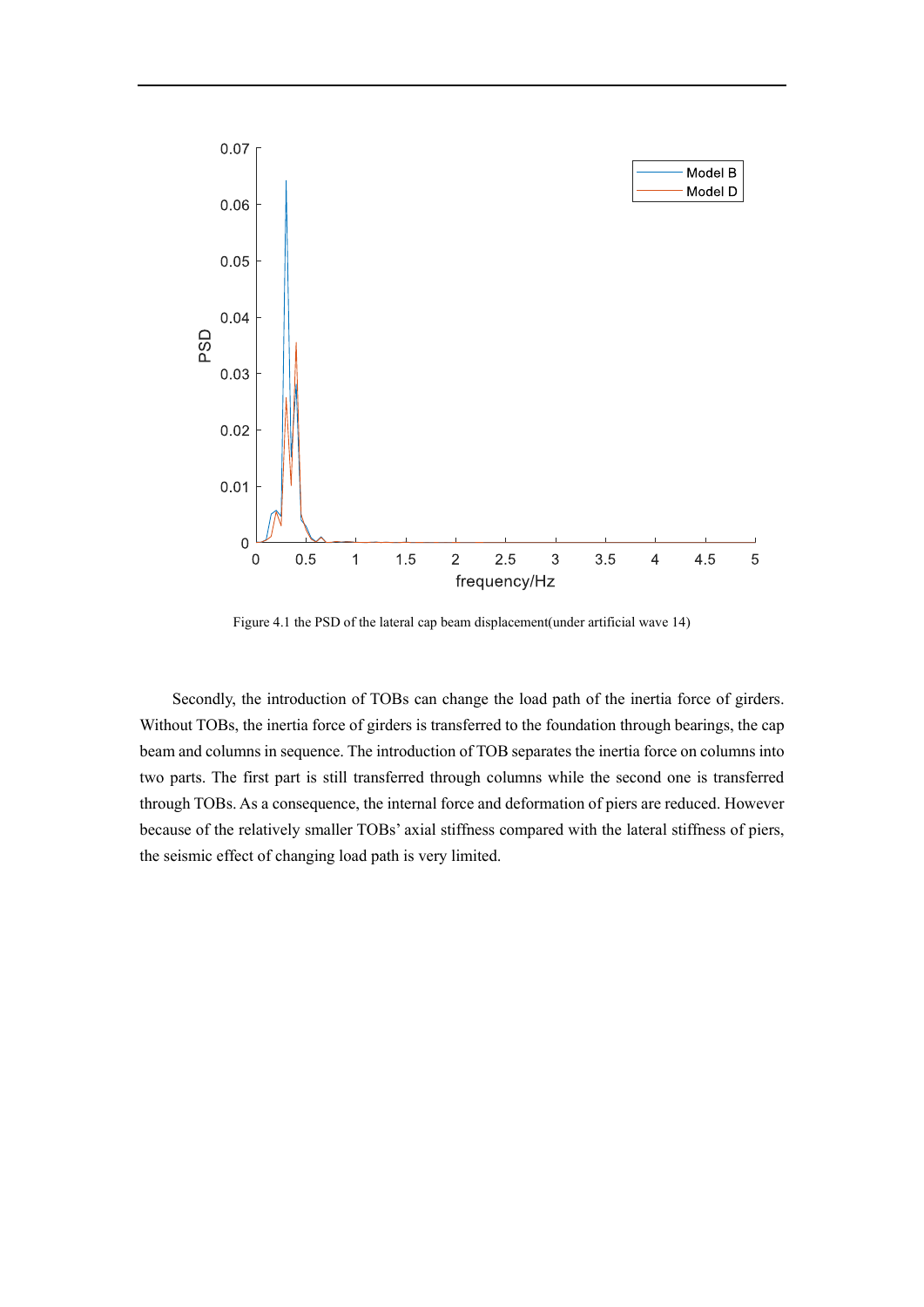

Figure 4.2 the load path in high pier bridges with TOBs

Thirdly, like BRBs, TOBs have the ability to dissipate energy. According to the numerical simulation results, the accumulative hysteretic energy of the whole bridge structure is substantially increased after the introduction of TOBs. The average increase of 7 artificial earthquake waves under E2 earthquake actions is up to 37.4% as shown in [Figure 4.3](#page-13-0). TOBs provide a new device for high pier bridges to dissipate seismic energy. TOBs can accelerate the process of energy dissipation during earthquakes and protect the whole bridge structure from accumulating too much energy that may lead to the collapse of bridges. And this is the most important reason on the seismic mechanism of TOBs.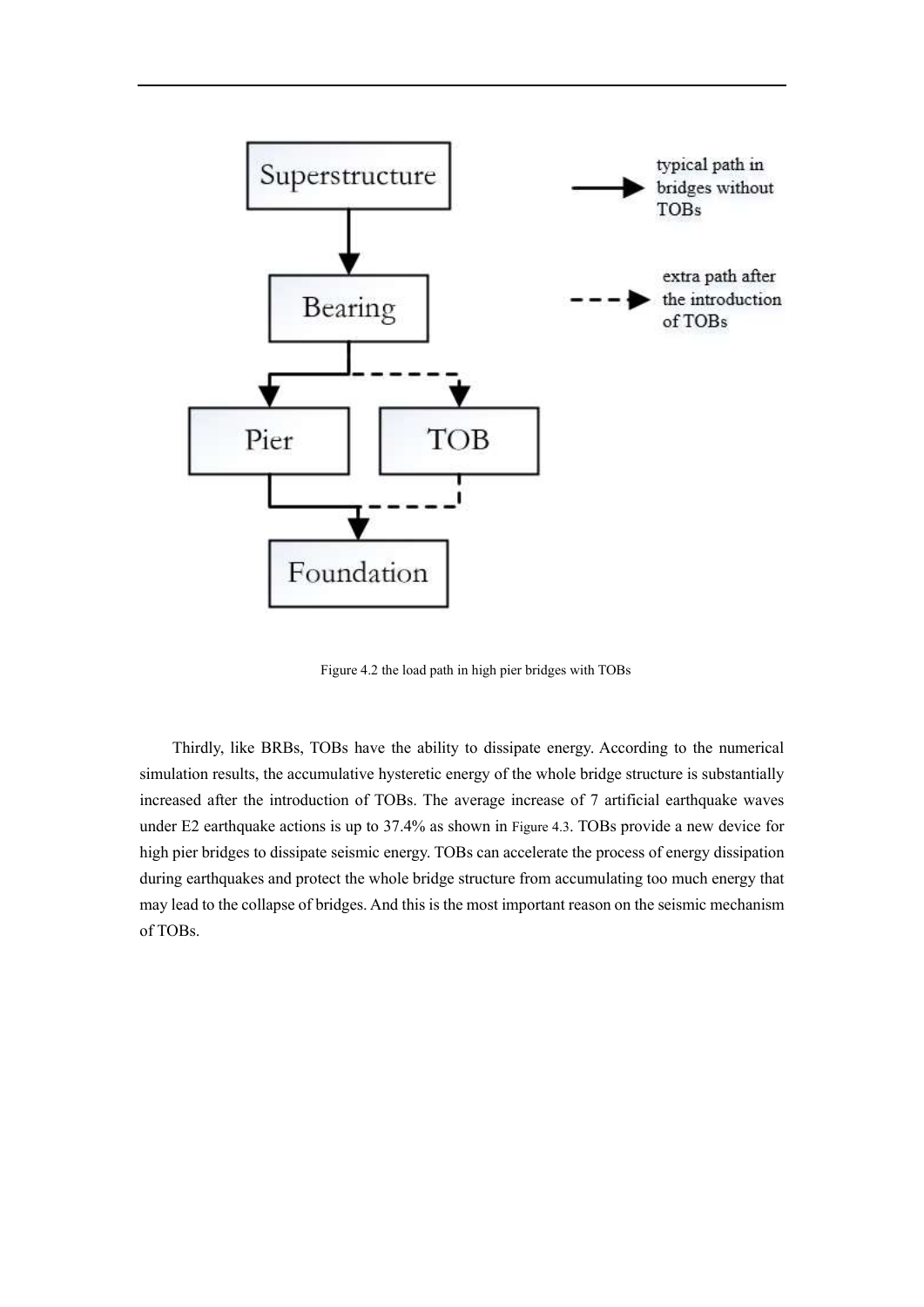

<span id="page-13-0"></span>Figure 4.3 the accumulative hysteretic energy of Model B and Model D

## **5 Conclusion**

Aimed at seismic resistance of high pier bridges, this paper proposes a new seismic device TOB. Via the numerical simulation of the seismic responses of an actual high pier bridge, the following conclusions are drawn:

- (1) A check valve and a differential pressure valve are used to develop a new seismic device TOB. TOBs have a similar mechanical behaviors to BRBs under tensile loading, but turns to a zerostiffness member to avoid buckling when subjected to compressive loading.
- (2) TOBs can reduce displacements and internal forces of high pier bridges under both E1 and E2 earthquake actions. Therefore, the cost of post-earthquake rehabilitation for high pier bridges is reduced accordingly.
- (3) The introduction of TOB changes the lateral stiffness, load path and energy dissipation of high pier bridges. Among them, the change of energy dissipation is the dominant one.

#### **Conflict of Interests**

The authors declare that there is no conflict of interest regarding the publication of this paper.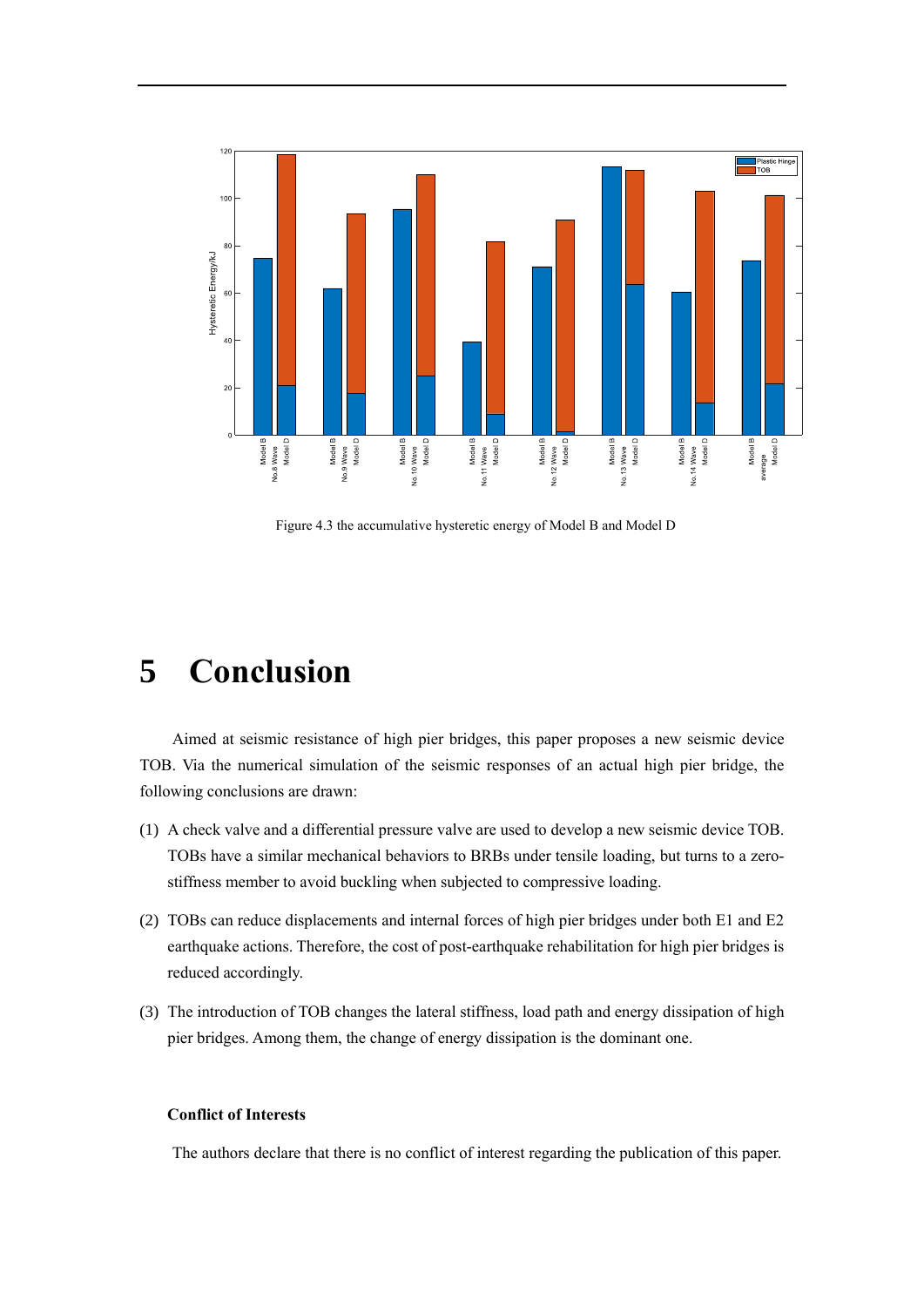#### **Acknowledgments**

This work was supported partly by the Ministry of Science and Technology of China, Grant No. SLDRCE19-B-21 and the National Natural Science Foundation of China (No. 51278372 and No. 51878489).

#### **Reference**

- <span id="page-14-0"></span>[1] Zhi-Yao Liang. Study on Seismic Design Theory of Irregular Girder Bridges with High Piers [D].Tongji University,2007.
- <span id="page-14-1"></span>[2] LUO Xiao-yu,CHEN Ai-rong,WU Huai-yi,CHANG Cheng.Value Engineering Study on High Pier of T-Beam Bridges in Mountain Area[J].China Journal of Highway and Transpost,2013,26(05):115-120.
- <span id="page-14-2"></span>[3] Guidelines for Seismic Design of Highway Bridges[S].Beijing:China communications press,2008.
- [4] Tsai K C, Hsiao P C. Pseudo-Dynamic test of a full : cale CFT/BRB frame—Part II: Seismic performance of buckling  $\overline{\phantom{a}}$ -restrained braces and connections[J]. Earthquake Engineering & Structural Dynamics, 2008, 37(7):1099-1115.
- [5] Gao E X , Wang Y G . Seismic Performance Study on Buckling-Restrained Brace[J]. Applied Mechanics and Materials, 2013, 353-356:2101-2104.
- [6] Wang Jingfeng, Gao Xiang, Li Beibei, Qian Liping, Zuo Jinzhou. Seismic performance tests and analysis of connections between buckling restrained braces and steel frame [J/OL].China Civil Engineering Journal:1-9[2019-04- 27].https://doi.org/10.15951/j.tmgcxb.20190422.001.
- [7] Feng Yulong, Wu Jing, Chong Xun, Meng Shaoping. Damage concentration effect analysis of buckling-restrained braced frames after yielding of the braces [J/OL].China Civil Engineering Journal:1-10[2019-04-27].https://doi.org/10.15951/j.tmgcxb.20190116.001.
- [8] FELLOW J, et al. Damage-controlled structures. I: preliminary design methodology for seismically active regions[J]. J Struct Eng 1997. 123:423.
- [9] Vargas R, Bruneau M. Analytical response and design of buildings with metallic structural fuses. I[J]. J Struct Eng 2009;135:386.
- [10] Vargas R, Bruneau M. Experimental response of buildings designed with metallic structural fuses. II[J]. J Struct Eng 2009;135:394.
- [11] El-Bahey S, Bruneau M. Buckling restrained braces as structural fuses for the seismic